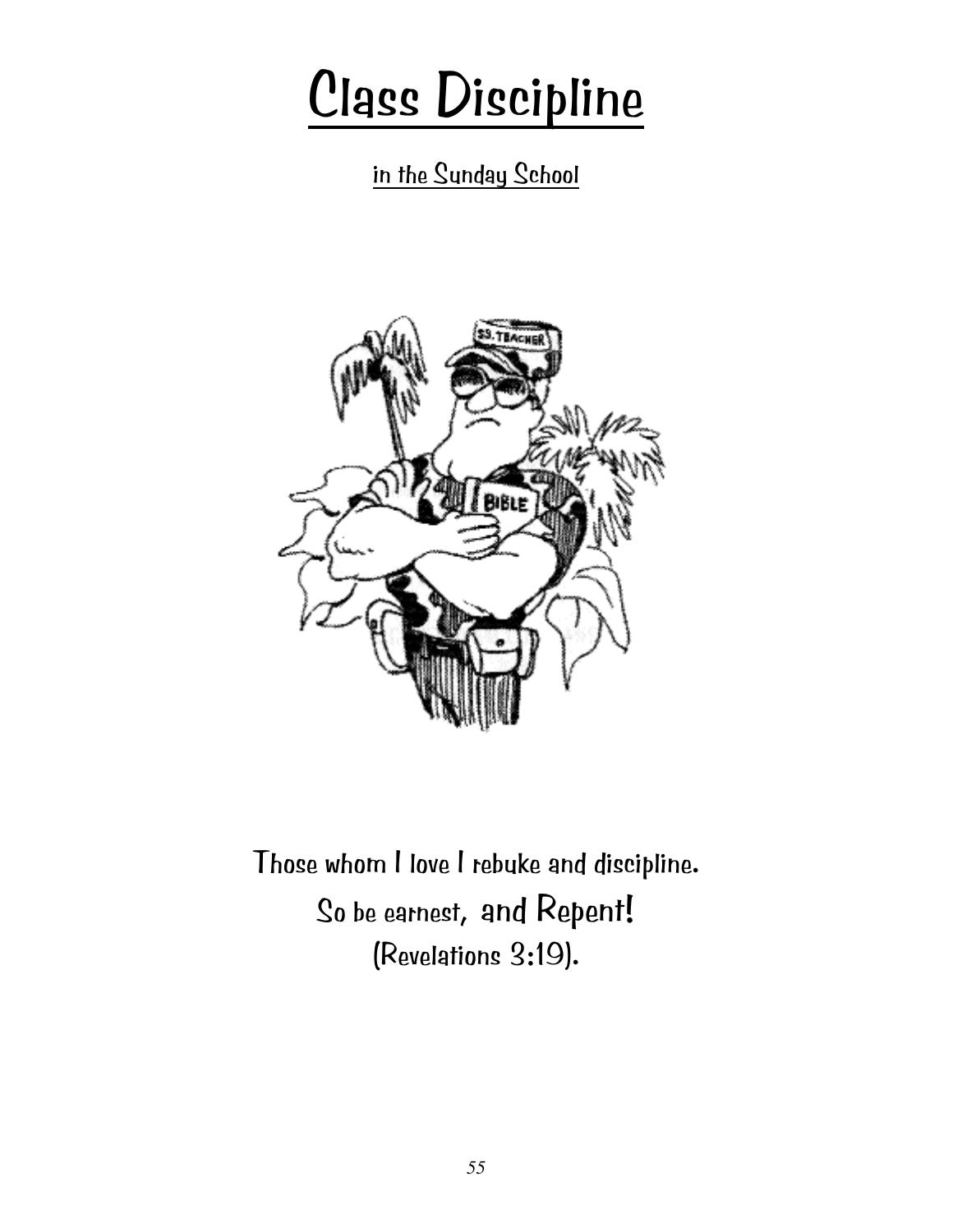## 1940's 2010's

- 1. Talking 1. Drugs
- 2. Chewing Gum 2. Alcohol
- 3. Making Noise 3. Pregnancy
- 4. Running in the Halls 4. Suicide
- 5. Getting out of line 5. Rape
- 6. Improper clothing 6. Robbery
- 7. Not putting paper in the 7. Assault wastebasket  $\mathcal{S}.$  Murder
- 
- 
- -
	-
	-
	-

# TEACH THE TRUTH, NOT THE LIE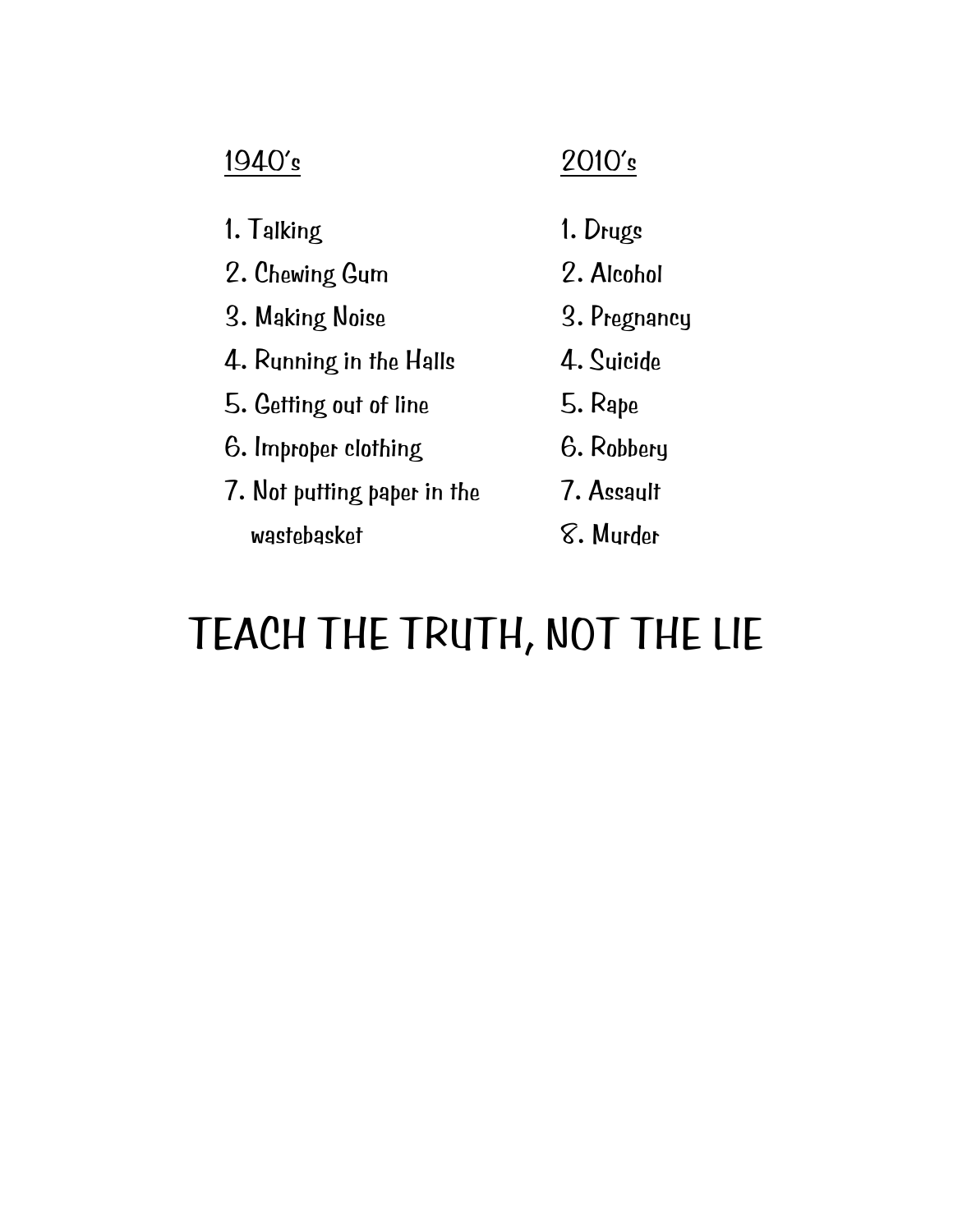## Children's Ministry Intro- "Discipline in the Classroom"

I. Introduction-Discipline can be a confusing matter.

- 1. Is the discipline relative to the situation  $\mathcal C$
- 2. Concern over doing it wrong can lead to... Should I do it at all?
- II. Defining Discipline
	- 1. Corrective A child misbehaves. The corrective actions associated is only a small part of discipline.
	- 2.Discipling! Training! It doesn't just happen that, "A child is simply born good." Not true! Misbehavior in the classroom shows improper training in the home. But does that apply to a three year old? No!
- III. Why does our Heavenly Father discipline His children $\mathcal C$ 
	- Read: (Hebrews 12:5-13 and Proverbs 3:11-12)
	- 1. Because He loves us. The Lord chastens those that He loves, (vs. 6). Just like a father to a son whom he delights in. (Pr 3:12)
		- a. And because He disciplines us in love, so ought we discipline in love. None of us wants the Father to discipline us in His wrath... (Ps 6:1). That might hurt.
	- 2. He wants us to be like Him. We become partakers of His holiness. (v10)
	- 3. He wants us to experience joy. Afterwards discipline yields the peaceable fruit of righteousness to those who have been trained by it. (v11)
- IV. Borders USC Study- Playground/Family testimony/Street signs at 80 MPH-the Eyes have it! 1. What's perfect freedom? Total absence of borders? No! Borders are for our safety. 2. Functioning inside of borders makes us free.

"Sin isn't bad because it's forbidden, Sin is forbidden because it's bad." -Jon Courson

## V. Why Do Children Misbehave?

- 1. Proverbs 22:15 "Foolishness is bound up in the heart of a child. . ."
- 2. Ignorance of the rules. -They don't know what's expected of them. Different class, different church- = Different Standards.
- 3. Frustration Asking them to do something they're incapable of doing. i.e. Forcing them to read, etc.
- 4. Boredom Are you prepared? Do you have the right audience? Too old? Too young?
- 5. Home related problems. Their world extends beyond your classroom. They've got some baggage. KNOW YOUR KIDS- BE AN EXPERT! Car wrecks, death in the family, They may be suffering abuse... These cases may be very severe! Also, these are very sensitive topics. LOVE THEM THROUGH THIS!
- 6. Don't provoke them by breaking promises, speaking harshly, teasing or ignoring them!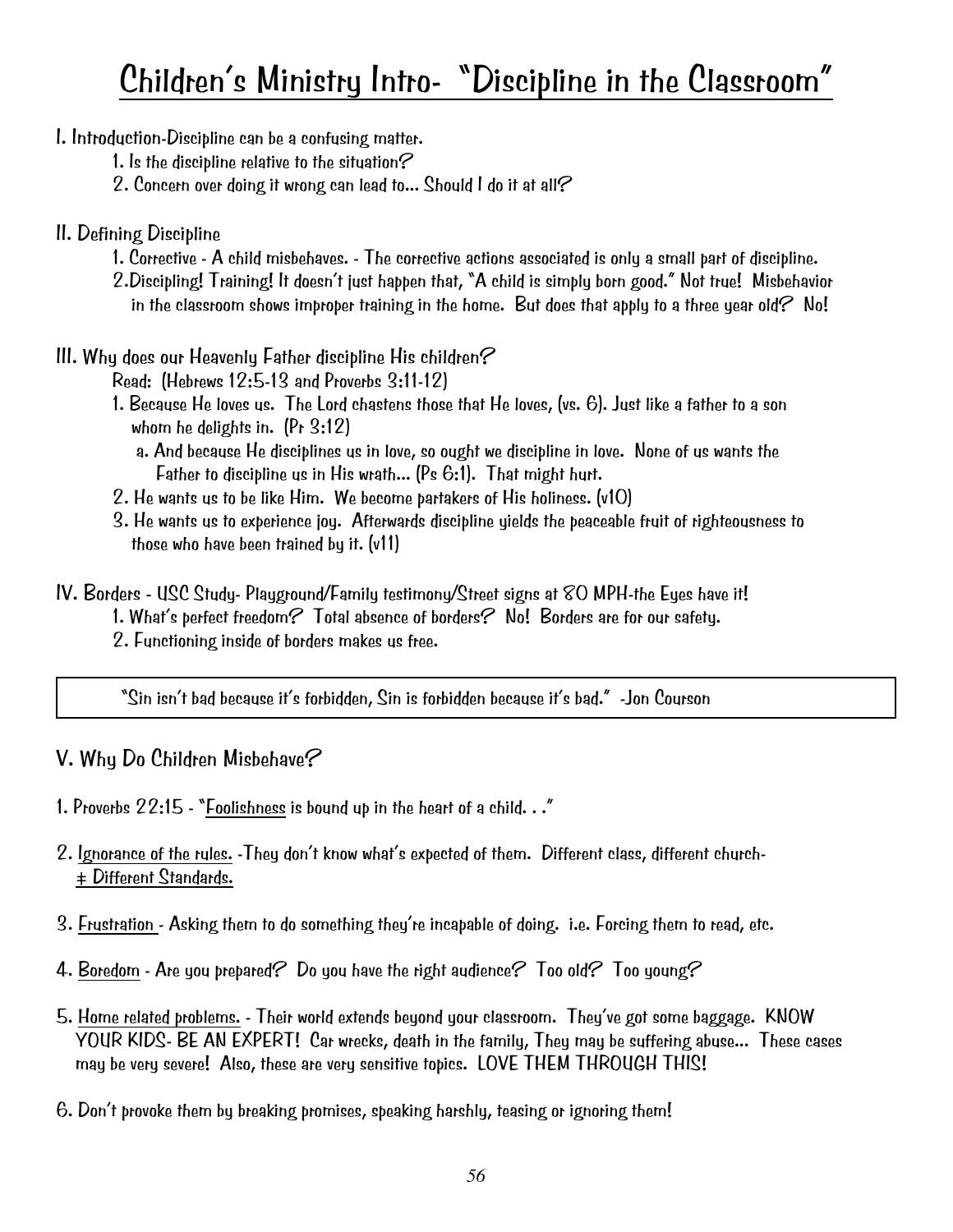## The Importance and Administration of Discipline

Discipline is important for two reasons; First, it is important for the smooth operation of any program in which children are involved. You cannot permit one child to disrupt the whole group. Second, children strange as it may seem, like discipline. They translate discipline (when administered correctly) as a sign of security, and it also gives them boundaries, which provide order. Several rules must be followed if your administration of discipline is to be a success. They are as follows:

- 1) BE CONSISTENT: This is perhaps the most important thing to remember when disciplining. The Teacher sets classroom rules, make sure that you are consistent in enforcing those rules.
- 2) SET CLEAR, REASONABLE RULES: The greatest downfall teachers can have is that the children don't know the SET rules of behavior. Be sure that the children know the set classroom rules and the consequences if those rules are broken.
- 3) ALWAYS DISCIPLINE THE ACTION AND NOT THE CHILD!: Discipline is best applied and remembered when the child knows that you are on his side, helping him improve his behavior. To accomplish this, you must let the child know that it is the BEHAVIOR that is wrong and that you love HIM!
- 4) DISCIPLINE PRIVATELY; compliment publicly. Don't let the discipline ever publicly embarrass the child. Always Deal with the child privately. Don't make an example of him.
- 5) THERE MUST BE A BALANCE BETWEEN LOVE AND DISCIPLINE: The child must know that you love him, and the reason you discipline is for his benefit. If there is any doubt that you love him, discipline attempts will do nothing but alienate him further. If you have to discipline a child, make a concerted effort to show love in some way to him later on. Remember to have a balance.
- 6) CONSIDER THE CHILD'S NEEDS! Are they being met? Can he see and hear well? Is he physically all right? Has he eaten? Is he well rested? Is he being pestered by someone? Take all this into account before you act.
- 7) DO NOT TAKE HIS MISBEHAVIOR PERSONALLY! So often we think that a child is challenging our authority (truthfully, HE IS!). But it's not a personal challenge. This type of a child will challenge any "Teacher ". To him you are a figure of authority of which he will check his limits on. So, with this in mind, calm yourself and deal with this problem positively!

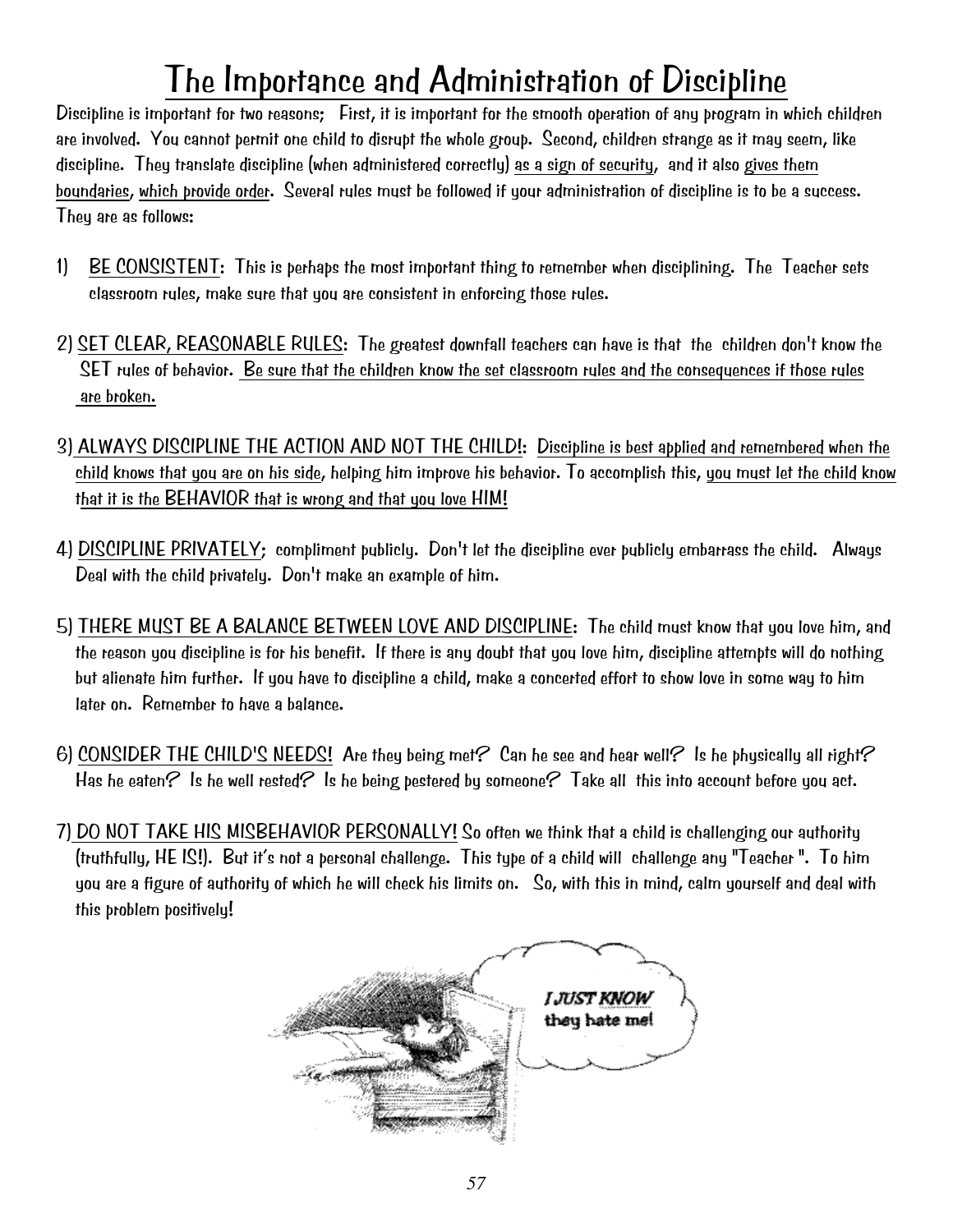## STEPS TO DISCIPLINE

This sequence of steps may be helpful to some of our new teachers. This is only a guideline to help you remember and know a plan of action to follow should you have any occurrences which require discipline. We do caution you to use your personal judgement and GRACE.

First offense: WARNING

 A verbal warning with a reminder of the rules or rule broken. And warn them they may have to do a time out next time.

### Second offense: TIME OUT- (5 MIN.)



 Follow through. They have been made aware of the classroom rules. If they continue to disobey they know it and need to see that the rules ARE enforced. Normally Head down at their desk.

### Third offense: REMOVAL FROM DISTRACTIONS

 This Time-out is to get the teacher a much needed break from the source of distraction. Send child to the back of the Class. Take as long as you need to tell your story, or re-capture the classes attention.

### Fourth offense: REMOVAL FROM CLASS

Direct the offender to a chair outside of your class, for the remainder of the service, or the remainder of the teaching time. (At your discretion.) If this is a preschooler, send for his Parent! He/She needs a baby-sitter.

## Fifth offense: CONFERENCE WITH PARENTS/PARENT

Give all information to your Coordinator or Children's Ministry Director for further action.

## Special Note: OPEN DEFIANCE

Open defiance by a child toward the teacher or helper in a class must not be tolerated. A child that shows continual disregard for the authority of the teacher or helper must be expelled from the ministry with their parents knowledge and consent.

Parents should always be notified of any misbehavior resulting in even the first Time-out, (Second offense). They need and should desire this information. Some will understand your need for order in your classroom and support and even appreciate this information, others however will not. But is is our responsibility to inform the parents of their children's misbehavior.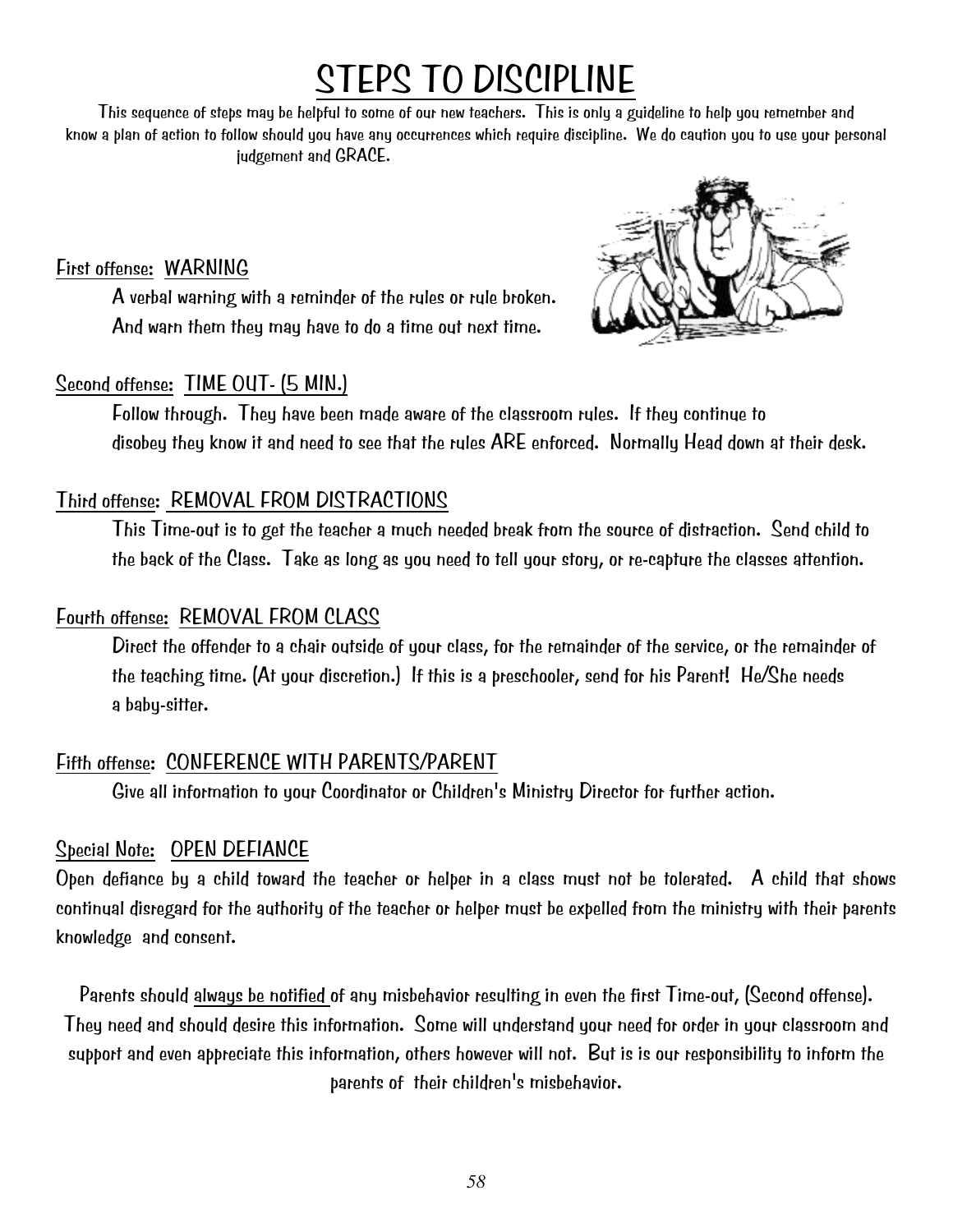## PREVENTION (IT'S THE BEST MEDICINE! )

 No matter how well prepared we are, OR what fabulous equipment we have, OR what wonderful Spiritual truths the Holy Spirit has given us to teach the children, If we don't have a disciplined class, chaos will rule instead of the ministering power of the Holy Spirit. Furthermore, children who have no discipline are often HARD to teach. If we make teaching HARD on ourselves, we loose our JOY and creativity and suffer from "BURN OUT!" In fact, our students become as "BURNED OUT" with us as we do with trying to teach them.



Truly, the best discipline is prevention: The following are some preventive measures to aid you in the control of your class:.

TRAFFIC CONTROL - NO GOING OUT OR IN: Seldom allow bathroom visits! All it takes is one child to start a "Potty train!" This will probably be your most difficult "traffic control" situation. Just a reminder, most children above the age of 5 can hold themselves through an entire feature length movie. Yes, there will be that exception where a child really does have to go. With time you should learn which children are your regular requesters for bathroom visits, and it is with these children you need to be firm and tell them." After class." " Not now, please sit down." Bathroom requests will die down as the children come to know you are firm on this issue. Try to "put them off" and see if they don't forget. Simply tell them "later". If its REAL, they'll come back "later!" REMEMBER, BE FLEXIBLE FOR EMERGENCIES! - ESPECIALLY FOR THE YOUNG ONES!

NO MOVING ABOUT DURING TEACHING: Be sure the children, especially the younger ages, remain in their seat or spot on the floor during story or teaching time. No getting up for any reason! (Need a tissue, ask a question, tattle on someone.) When a child attempts to do any of these they are instructed to return to their seat and wait till teaching is done. Do not acknowledge their explanation or attempt to listen to their request. In a kind and firm manner tell them to stay or return to their seat.

NO INTERRUPTIONS DURING TEACHING: For the most part, we recommend you have the children hold the questions till after the story or lesson is given. Then have your question and answer period. If you allow questions and comments during the story or lesson, it will draw out the length of time you spend delivering the body of your teaching, You will lose the interest of the majority of your children because you have drug out this portion of your class time.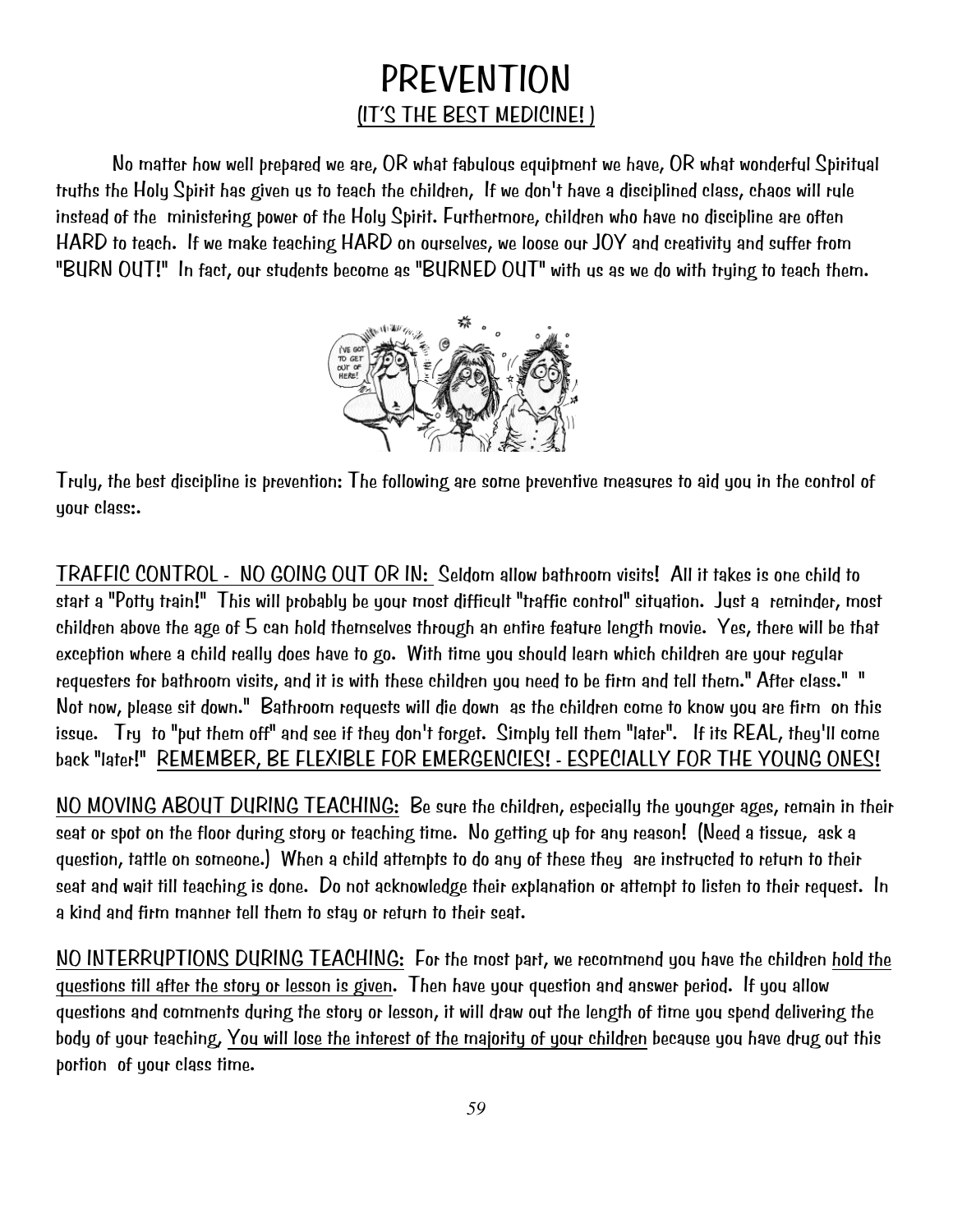### Prevention continued

KNOW YOUR MATERIAL: That means BE PREPARED!. Plan your lesson format in advance. As a matter of

fact, OVER PLAN! Have TOO many things planned for your class. If you run through your lesson and activity quickly you have the confidence of knowing you have something else to do. You won't be stuck trying to come up with some time filler that bores the children and has no bearing on the lesson you've just given. Also, knowing your material WELL enables you to have the confidence in delivering the material in a dynamic and interesting way.



CLASS PARTICIPATION: There is a great difference between NOT ALLOWING questions during your teaching (avoiding the raised hands etc.) and YOU ASKING QUESTIONS during your teaching or story. have your students repeat certain key words or phrases. The younger ages, (preschool to 1st and 2nd grade) love to repeat funny or odd words. They love to make sound effects that will, if placed appropriately, add to your story. Simple yes or no questions for the upper grades, keeps those kids on their toes and awake!

> "Whatever you do, don't bore people with the Word of God." Howard Hendricks

BOREDOM: Some times we have trouble in our classes simply because the children are bored. We need to be constantly examining ourselves and our classes. Are we just talking the kids to death. Sure you can keep a kid



nailed to his seat, with his mouth zipped shut and when parents come to the door, your class is in rock solid order! But have you made those kids your prisoners for and hour and a half, or are they your guests  $\mathcal P$  Do you present the word of God in an exciting new way? Do you yourself get excited about what you are teaching? Do a self critique of your class each week and be prepared to make some changes!

HAVE ROAMING EYES: God does! Are they interested? Who's nodding -off? Passing notes? Visiting with a neighbor? See who needs to be challenged with a question. Pull those wayward ones back into the story.

SET DOWN RULES AND STICK TO THEM!: Keep them simple and be sure they are known and understood by all.

REMEMBER: Your No. 1 goal is to minister to children. Your are not a baby sitting service! Our children are important to the Lord and He wants them ministered to as much as their parents.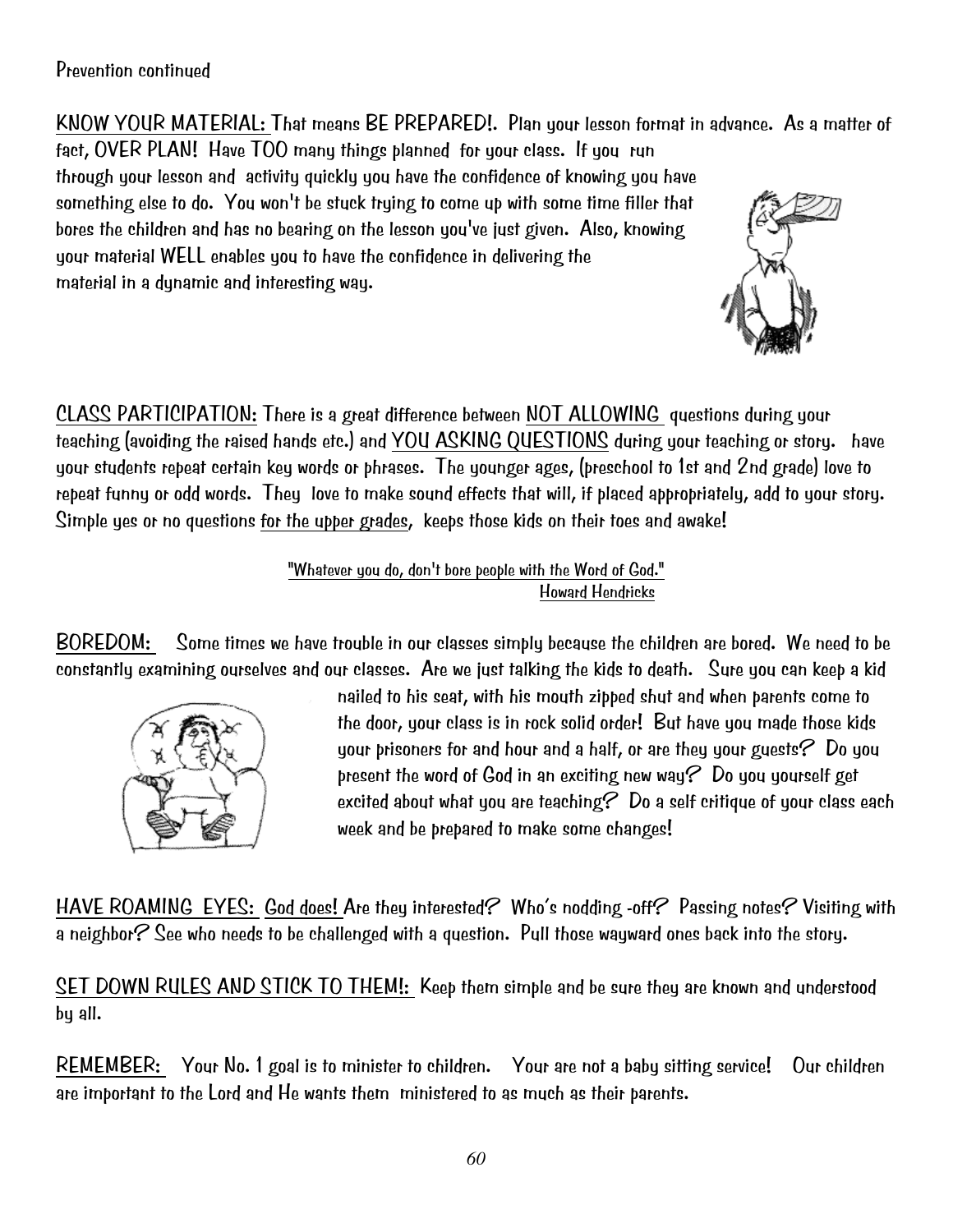## DISCIPLINE: QUICK SOLUTIONS TO COMMON PROBLEMS

- SQUABBLING: \* DON'T become entangled in REASONING with the children involved! The younger (nursery to preschool) children are still self-oriented and UNABLE to "reason."
	- \* Remove the cause of disagreement (toy, book, etc.)
	- Give simple explanations to reinforce your instructions: "This is a time to use indoor voices." "What do you think Jesus would want us to do?"

### HITTING: \* Make it clear NO hitting is ever tolerated FOR ANY REASON!

The children involved should apologize to each other. Should one refuse he should do a time-out, or you may HELP him apologize by saying the words for him and getting him to agree. If this child is particularly not correctable, or openly defiant, send for his/her parent.

## A PROBLEM / AGGRESSIVE CHILD:

- \* With a consistently difficult child, the only solution is MAJOR PRAYER, and consistency. Consistently reinforce the classroom rules. React to the first infringement. While some minor problems can be overlooked (making faces, unwillingness to share) and allowed to pass, DISRUPTIVE BEHAVIOR or clearly breaking a classroom rule, cannot be overlooked!
- \* Don't engage in long explanations.
- Don't exhibit anger and frustration when dealing with this child.
- Point out the negative behavior and do time out.
- If this child continues to repeat the same offenses, a word to the parent is suggested.



- Do establish a relationship with this child. Only with time and consistency. can they conform to good behavior, let alone into Christ's image.
- Do pray for patience and extra love for this child and you will see, God is faithful to perform abundantly in this area of your ministry, as greatly as in any other!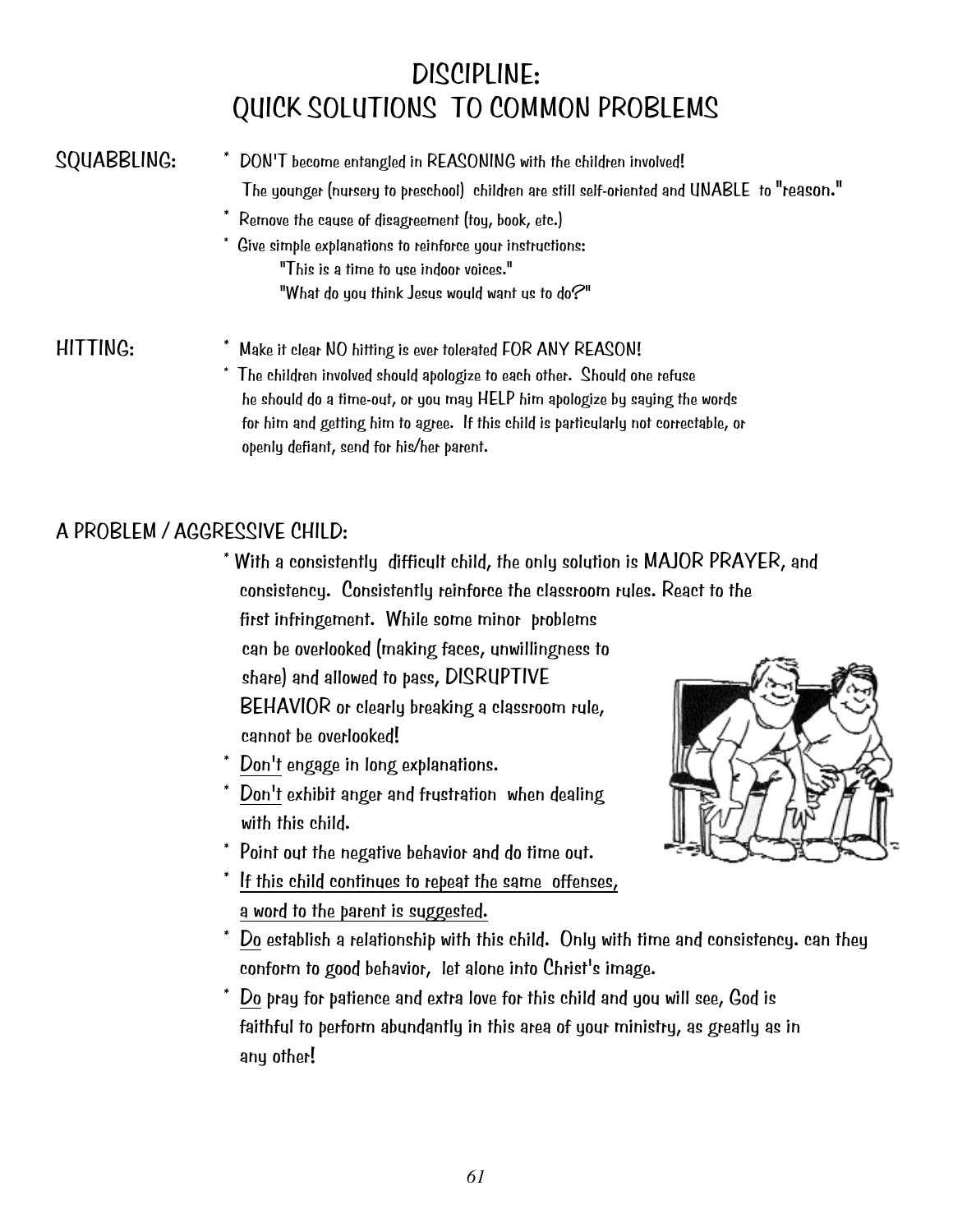## Discipline: Quick solutions continued

### CRUELTY TO ANOTHER CHILD:

Children can be cruel to each other. Rejection by one child or a group of children can hurt deeply. If you become aware of such a situation, a particular child being excluded or having difficulty fitting in:



\*Don't berate or lecture the other children for their unkindness.

- \*Don't force the other children to play with the child.
- \*Don't fawn over the child, making him dependent on you.
- \*DO step in and give the child some attention.



- \*DO encourage the child with praise for some good action on his part.
- \*Make him a "helper" now and then.

CRYING CHILD: \*Don't embarrass the child by telling him he shouldn't be crying! \*DO let him know you love him and care about his situation. REMEMBER.....



 \*BE DISCERNING, too much coddling can encourage some to continue endlessly or even increase the volume and emotion! \*DO attempt to interest the child in some activity and divert his attention from his present trouble!

 \*CRYING DUE TO ILLNESS: If the child doesn't feel well and is weepy, comfort him and direct the child to an out-of-the-way spot to lie down. If the illness is serious, (i.e. stomach flu) contact the hallway usher to get the parent.

NOISY CLASSROOM: \*Silent treatment, arms folded, tapping foot etc. \* CREATE A QUIET SIGN. Some teachers have as a classroom rule some known sign the teachers give which means the class is too loud and to cease all talking immediately or punishment begins.... This sign could be finger on lips, finger in air etc. \*Add on class time! USE THE BOX!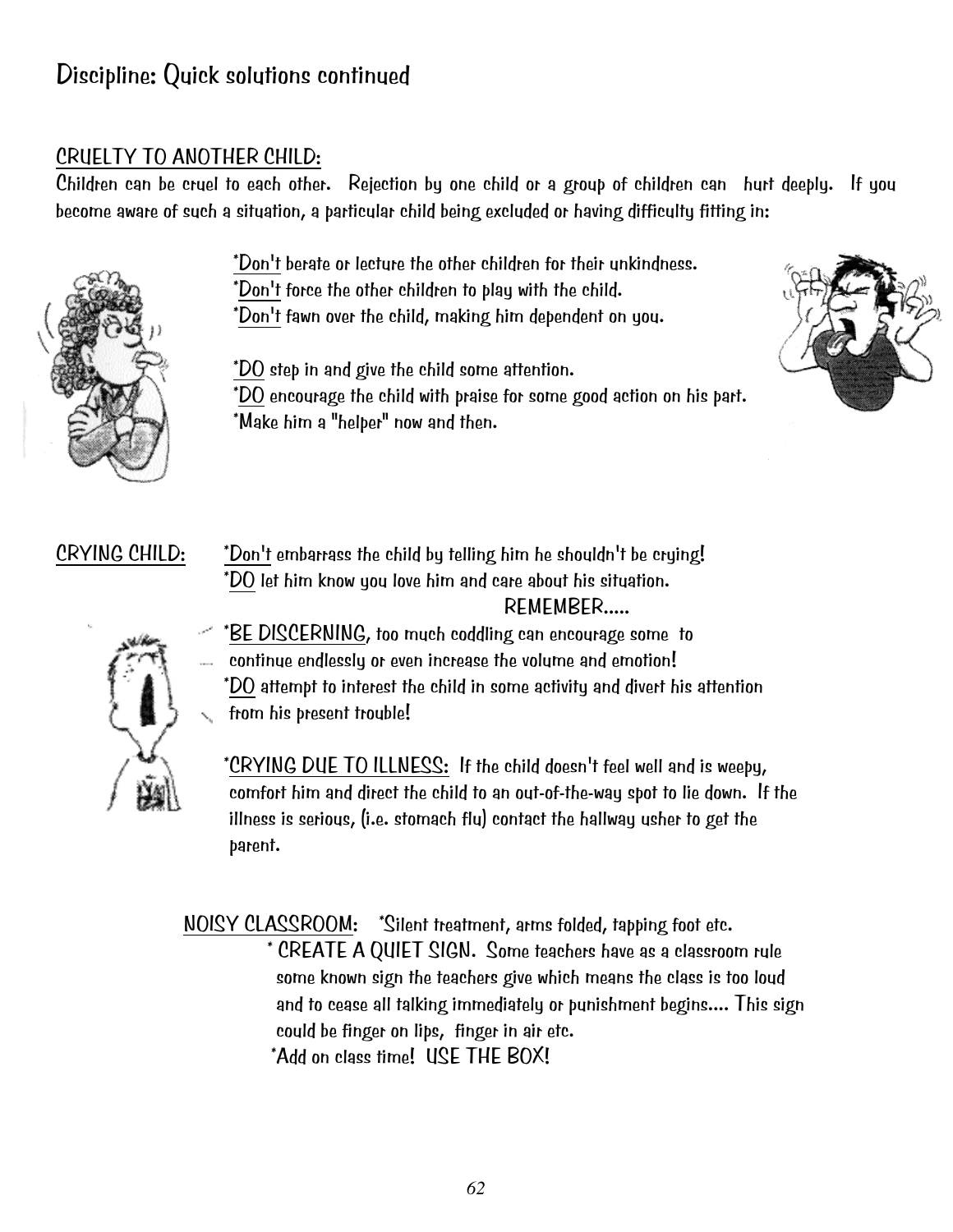### FRIENDS TALKING: \* Separate.

- - Isolation (child sits out in hall silently for 10 minutes)
- \* Continued problems should be brought to the attentions of the parents. If this is your intention and you inform the child, follow through!



CLASS CLOWN: If you have determined that you have a "Class Clown" you must understand that attention and laughter of his classmates is his sole motivation for his behavior in class. In order to achieve gratification (Laughter and disruption) he must be visible. First try time-outs, off by himself. If this does deter your clown, try a session or two in the hall way with a helper. If you do not have a class helper, one will be made available to assist you in getting this child under control. In extreme cases, as a last resort, a brief expulsion may be necessary, but only after discussing with your Coordinator or Children's Ministry Director and the parents.

THE BOSSY CHILD: The signs of a bossy child; Usually a regular attendee or new. Is familiar with classroom rules but continues to talk out of turn, usually offering suggestions as to what to do. Tattles. Gets out of seat. Helps with out being called upon. This child wants to be in charge of your classroom. Don't allow it! Consistent enforcement of the policies is required. Give this child an inch and they'll keep on going.

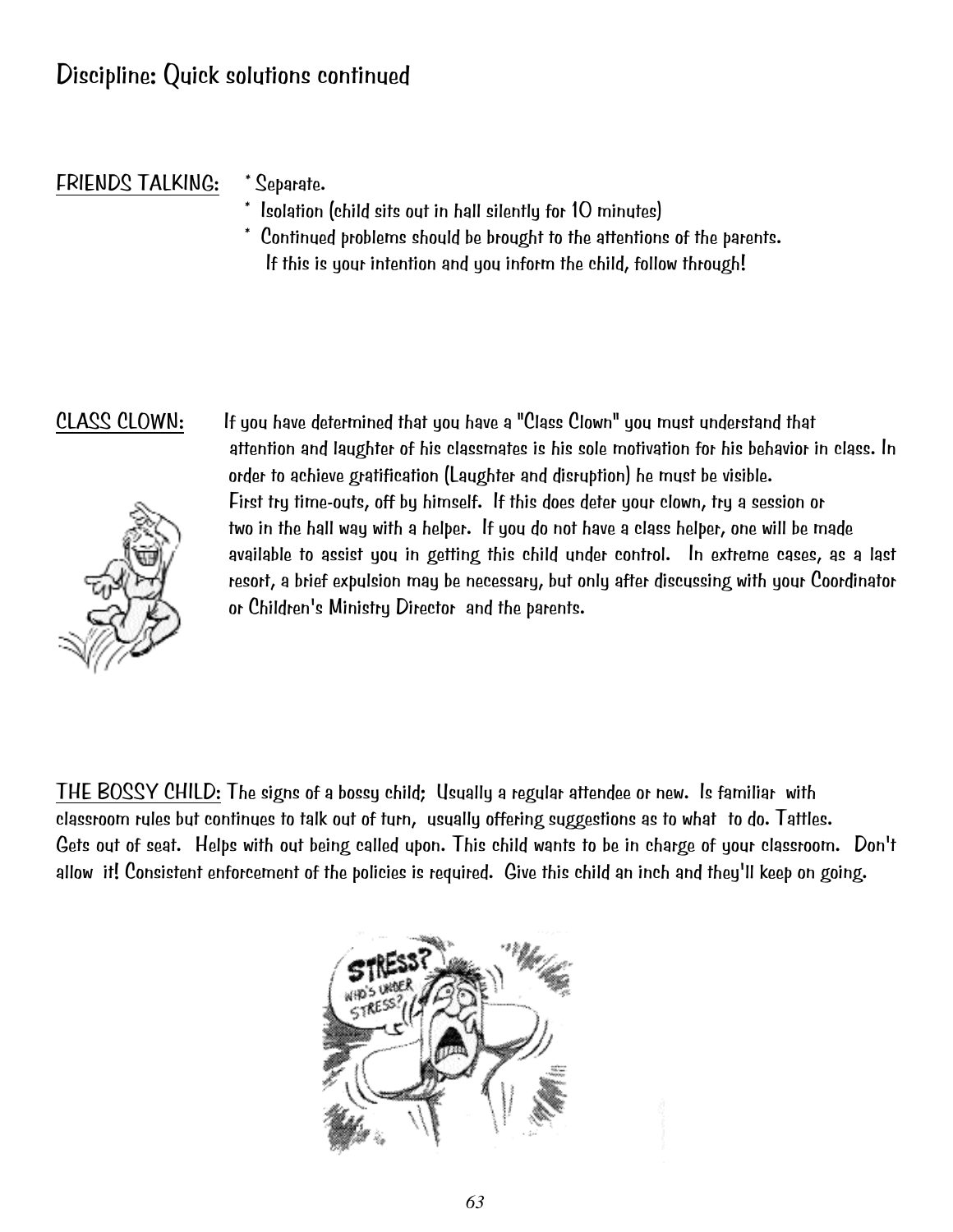## INAPPROPRIATE ACTIONS BY CHILDREN'S MINISTRY STAFF:

#1 AT NO TIME IS IT PERMISSIBLE TO EVER SPANK A CHILD-

 Not even your own, during class time! If YOUR OWN children are in your class, you must discipline them in private.



## #2 DON'T USE SCRIPTURE AS A WHIP.

Scripture IS to correct, reprove, and train, (II Tim 3:16) BUT It should be used to bring healing, not sadness. Your attitude in using scripture and delivery of it is the determining factor.



### #3 NEVER yell at a child.



## Reminder:

When a child shows open defiance toward the teacher or helper, the only course of action is expulsion from the class with the parents knowledge. Reinstatement to your classroom can only be attained by pastoral counsel.